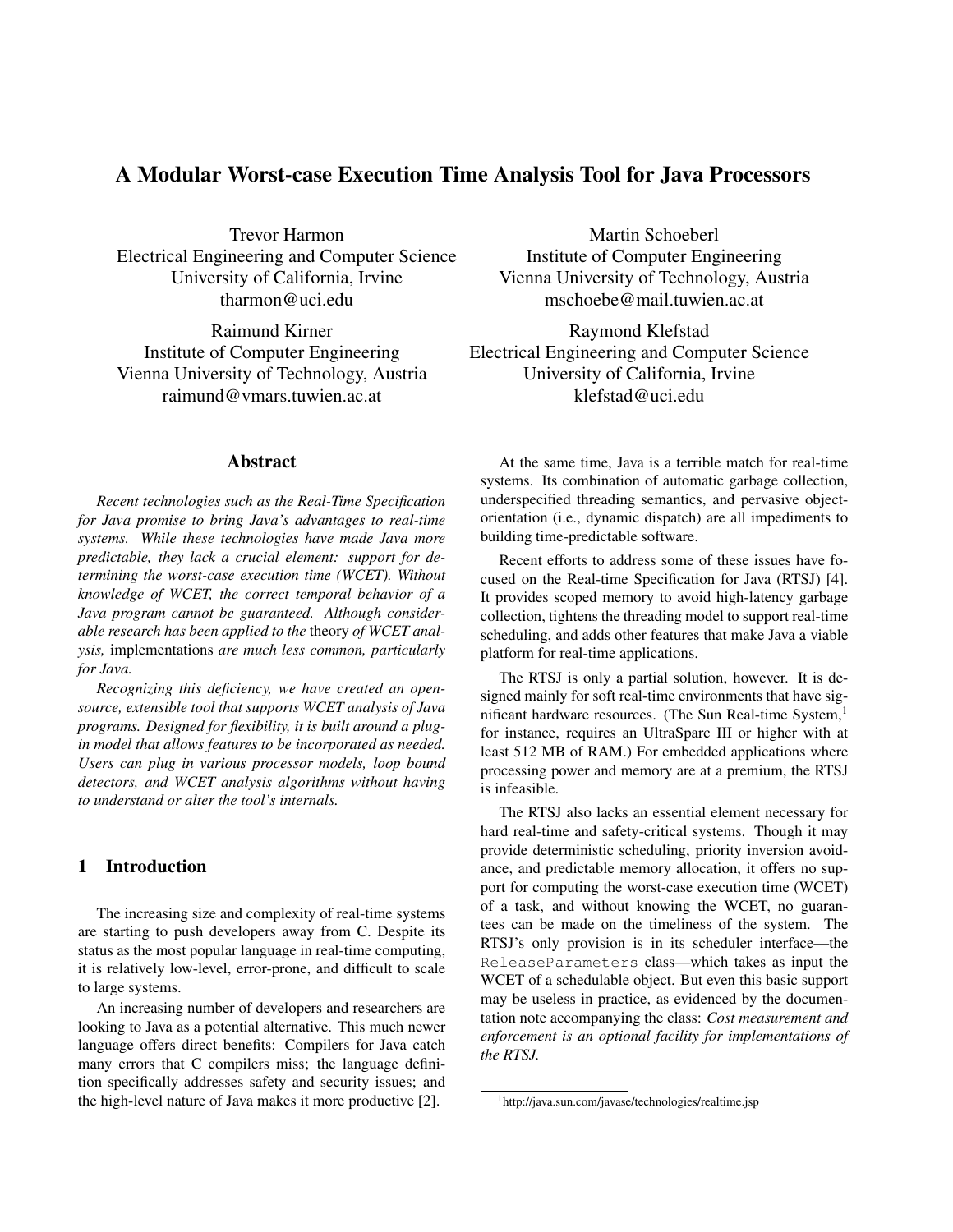#### 1.1 Java Microprocessors

In the last few years, a new approach for dealing with WCET analysis in Java has emerged. Rather than fight the increasingly unpredictable behavior of virtual machines and superscalar processors, an alternative strategy eliminates them entirely. The approach relies on specialized processors that understand Java bytecode as their native instruction set. Examples include the aJ-100 [8], the Cjip [11], and the JOP [19, 20].

These Java-specific processors offer several advantages for real-time systems. Predictability is one of the key factors. For example, Java's jump instructions are guaranteed never to target beyond the address range of the declaring method; therefore, a method-based cache, such as the one employed by JOP [17], makes every non-invocation and non-return instruction a cache hit. These characteristics yield a much tighter bound when performing static WCET analysis. Java processors also eliminate the operating system and virtual machine layers, making analysis and safety certification far simpler.

These qualities make Java processors an attractive platform for hard real-time systems. Although moving to such a novel and unique architecture may seem drastic, developers of real-time systems have a tradition of adopting new platforms when special needs arise, as evidenced by the popularity of ARM and PowerPC architectures in embedded devices.

## 1.2 The Volta Project

Despite the advantages of Java-based processors for realtime systems, tools for WCET analysis in the Java domain are virtually non-existent. Only two implementations have ever been created: Javelin [3] and WCA [21], both of which are now unmaintained. Without working implementations to build upon, testing new theories and finding new avenues of research are exceedingly difficult. The lack of implementations also prevents real-time developers from gaining the productivity advantages offered by Java.

To address these problems, we have constructed a suite of tools for developing and analyzing real-time software on Java processors. The suite, called *Volta*, is completely opensource<sup>2</sup> and implemented entirely in Java. It currently consists of a control flow analyzer called Cascade and a static WCET analyzer called Clepsydra.

In prior work [9], we described the Clepsydra tool and its support for *back-annotation*, a technique that automatically annotates every statement in a real-time Java program with its worst-case execution time. Clepsydra is unique in that it can perform this back-annotation interactively, as the

program is being written. The Volta project includes a Clepsydra plug-in for jEdit<sup>3</sup> as a demonstration of how backannotations can be integrated seamlessly into a real-time programmer's development environment.

In this work, we have extended the tool to support WCET analysis across method invocations. The support includes an enhanced control flow analyzer with improved visualization of control flow graphs, as well as a pluggable model of the *method cache*, a novel cache design introduced in the Java Optimized Processor (JOP).

The paper is organized in a bottom-up fashion, starting with the low-level tools and working up to high-level WCET analysis. Section 2 focuses on the Cascade tool, our control flow analyzer, to explain its design and show the improvements it offers in the display of flow information. Section 3 discusses the enhancements made in Clepsydra, our WCET analyzer, to support analysis across method invocations. (Earlier versions of the Cascade and Clepsydra tools could analyze only one method in isolation.) Finally, in Section 4, we evaluate the performance of the Clepsydra tool to support our claim that it is sufficiently fast for interactive analysis of real-time software, even in the presence of method invocations.

## 2 Control Flow Analysis

WCET analysis necessarily begins with knowledge of the exact bytecode that will run on the target device. The analysis must also build up a control flow model of the bytecode. To accomplish these goals, two general tactics have been employed: 1) Write a custom tool that parses Java bytecode and, by analyzing branch targets, groups the bytecode into its constituent basic blocks; or 2) add hooks to a Java compiler so that the abstract syntax tree (AST) it produces can be saved to a file for later analysis by a WCET tool.

Through our research on the Volta tool suite, we have developed a third tactic: decompilation. We observed that the high-level nature of bytecode allows Java decompilers to reproduce a near-perfect representation of the original source code (assuming the bytecode contains standard debugging symbols and has not been obfuscated). Decompilers offer a practical foundation for WCET analysis because they perform almost the same task—that is, analyzing bytecode and building up control flow information—that traditional WCET tools have always done. Moreover, decompilers are usually simpler than compilers and therefore easier to modify for the purpose of WCET analysis.

Decompilers also offer an intriguing side-effect: They map every control flow element (e.g., basic block) to a representative expression in the Java language. By exploiting this feature, analysis tools can annotate control flow

<sup>2</sup>Available at http://volta.sourceforge.net/ under the GNU Public License.

<sup>3</sup>http://jedit.org/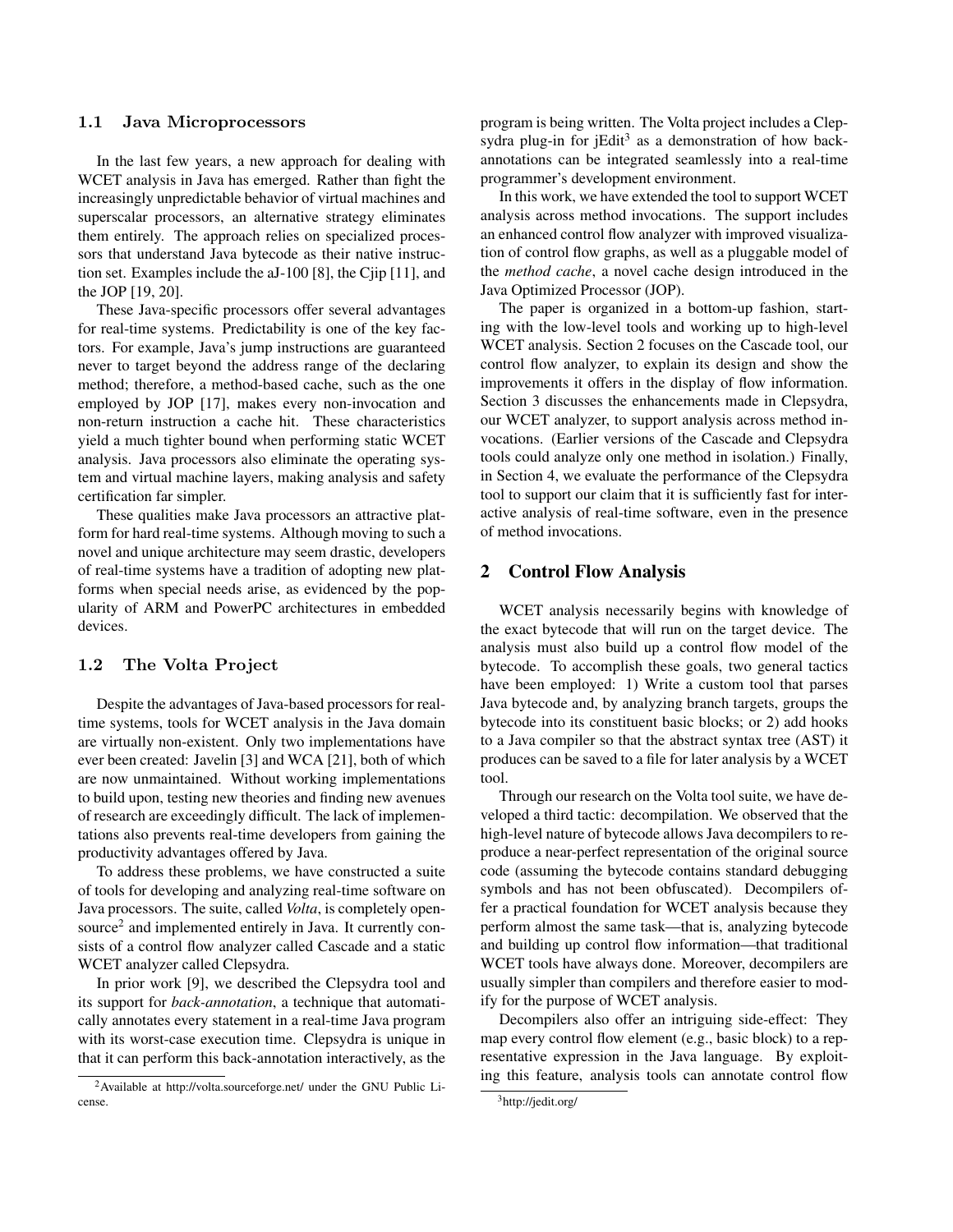data structures with source code information, making them much easier to comprehend. For example, a node in a control flow graph generated by conventional tools would show only bytecode instructions:

iload\_1 iload\_2 iload\_3 imul iadd

With decompiler support, the tool can combine this bytecode sequence with the source code expression it represents:

startVelocity + acceleration \* deltaTime

This feature greatly improves readability of control flow data, yet it would be extremely difficult to implement properly in lower-level languages such as C. In Figure 1, for example, a typical control flow analyzer would show only the bytecode of each basic block, but with decompilation support, the nodes of the graph can be annotated with the Java statements they represent, as shown here.

# 2.1 JODE

To exploit these benefits, our Volta suite includes a decompiler to serve as the foundation for all of its tools. We chose to integrate an existing tool called  $\text{JODE}^4$  rather than reimplement one from scratch. We selected JODE for three reasons: 1) It exposes control flow data in a public API; 2) our experiments indicate that it produces more accurate results than other decompilers; and 3) it is distributed under an open-source license, allowing the freedom to modify JODE for the benefit of Volta's higher-level tools.

This freedom is especially important because the original version of JODE discards bytecode during the process of reconstructing source code. Though such details may be unnecessary for a decompiler, they are vital for WCET analysis, and thus we modified JODE to preserve the original bytecode instructions and associate them with their corresponding control flow blocks. We also translated the bytecode into BCEL<sup>5</sup> format (now a *de facto* standard in the Java domain) to enable interoperability with other Java tools.

# 2.2 Cascade

With a strong decompiler as the foundation, we were able to create a unique control flow analyzer for the Volta tool suite. Called Cascade, this tool is built directly on top of JODE and translates the decompiler-specific control flow



**Figure 2. Our control flow analyzer, Cascade, translates Java programs into control flow graphs and trees consisting of the classes shown in this UML diagram. Each class provides operations for obtaining information about the control flow element, such as the bytecode sequence it represents.**

structures into a general-purpose class hierarchy, as shown in Figure 2. Other tools, such as WCET analyzers, can use these classes directly, shielding them from the complexities of the decompiler. Cascade also provides important reflection services for loading classes, obtaining method handles, computing the static code size of a method, and so on.

Note that Cascade is purely a control flow analyzer. The specifics of WCET analysis are kept out of the tool entirely. This modular, self-contained design allows other researchers to build on our implementation. For example, one could write a new WCET analyzer, or some other tool entirely, without any conflicts between existing tools in the Volta project that also rely on control flow analysis.

For the benefit of such tools, Cascade offers flexibility in how it represents control flow data. It provides both a traditional control flow graph as well as a control flow tree that is necessary for tree-based WCET algorithms. For each data structure, Cascade provides an API for operations such as:

- Iterating through the control flow structure
- Detecting loops
- Finding method invocations
- Obtaining the bytecode and human-friendly source code associated with any given node
- Exporting control flow data to SVG, DOT, GML, GraphML, and plain text file formats

The latter feature is particularly valuable because it allows Cascade's output to be fed into other tools for further processing and visualization. For example, the DOT export format allows control flow graphs to be displayed in a Graphviz<sup>6</sup> program, as shown in Figure 1.

<sup>4</sup>http://jode.sourceforge.net/

<sup>5</sup>http://jakarta.apache.org/bcel/

<sup>6</sup>http://www.graphviz.org/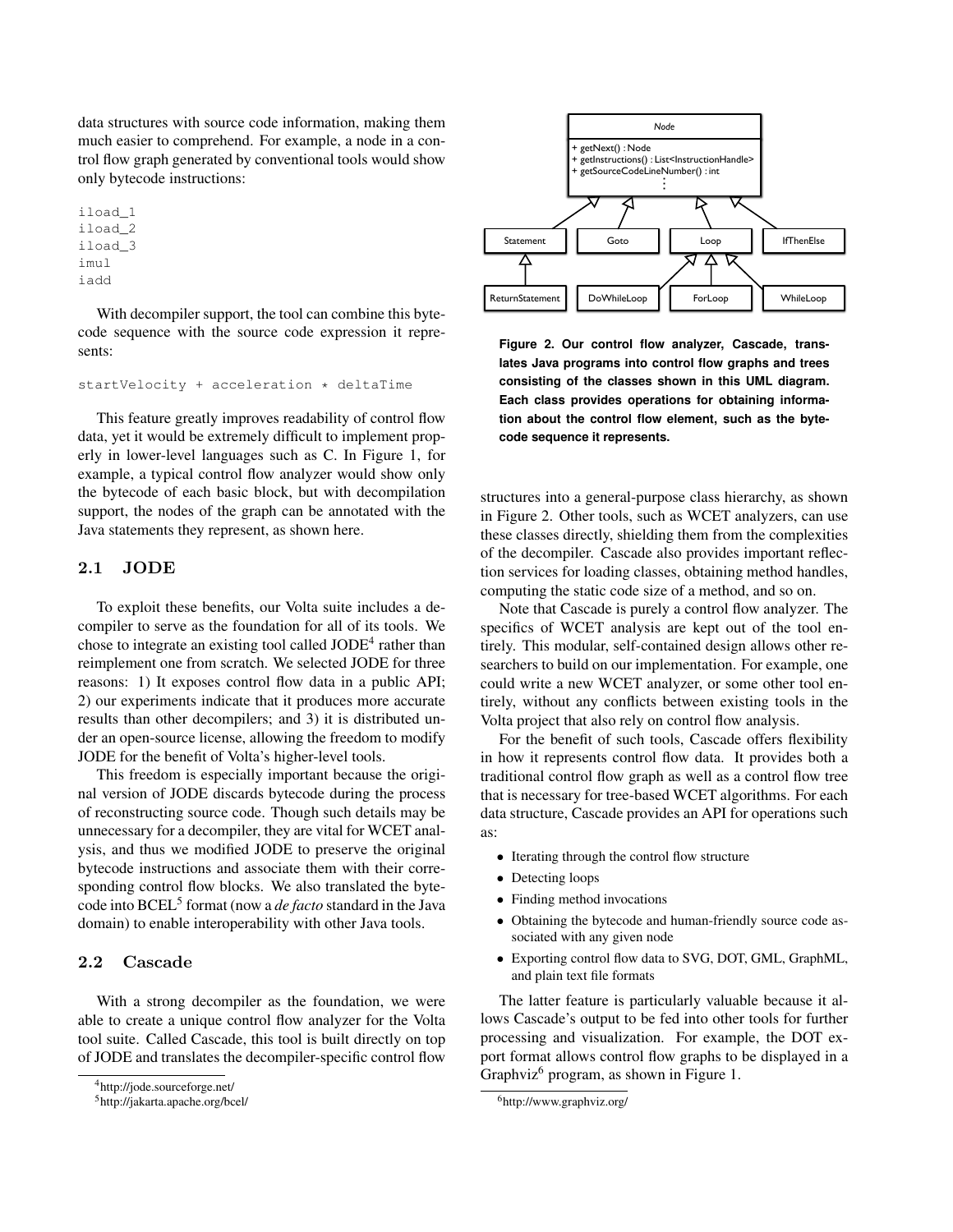

**Figure 1. In addition to programmatic access to control flow via its API, Cascade can generate output for visualization. This figure shows the result of Cascade's analysis of the program in Figure 3. Note how Cascade groups the nodes according to the method in which they belong to enhance readability.**

Note that this figure is not a mock-up; it is the actual output produced by Cascade of the program in Figure 3. The figure also illustrates how Cascade annotates each control flow node in the graph with the corresponding source code provided by the decompiler. Without this extra information, the CFG would be much more difficult to comprehend, and the relationship between the control flow and the original program would be far from obvious. Cascade is the first control flow analyzer to provide such a feature.

### 3 WCET Analysis

In keeping with the modular spirit of the Volta project, our WCET analysis tool is, like Cascade, constructed as an independent program. Called Clepsydra, it implements current WCET analysis theory, including *path analysis*, *exectime modeling*, and *longest path search* [12]. The following sections describe this theory and its implementation in Clepsydra.

Note that garbage collection is absent from this discussion, despite its traditional importance in Java-based systems. In real-time systems, garbage collection is typically *disabled* for critical tasks and can therefore be ignored. In addition, it is largely a scheduling issue and can be considered independent of WCET analysis on individual threads.

```
class SpeedSensor {
 private final static int VELOCITY_SIZE = 64;
 private int computeVelocity(
   int startVelocity, int acceleration, int deltaTime) {
   return startVelocity + acceleration * deltaTime;
  }
 public void getVelocityData
                 (int[] \nightharpoonup v, int[] u, int[] a, int[] dt)@LoopBound(max=VELOCITY_SIZE)
    for (int i = 0; i < VETOCTTYSTZE; i++)v[i] = computeVelocity(u[i], a[i], dt[i]);
  }
}
```
**Figure 3. This program is the basis of Figures 1 and 5. The** @LoopBound **statement is a custom annotation for communicating loop bounds to a WCET analyzer.**

#### 3.1 Path Analysis

Prior to calculating a WCET bound, information about the feasible execution paths in a program must be collected. This information is often called flow information or *flow facts*. Identifying precise flow information normally requires some form of control flow reconstruction from the binary code. In the Volta suite, the Cascade tool takes care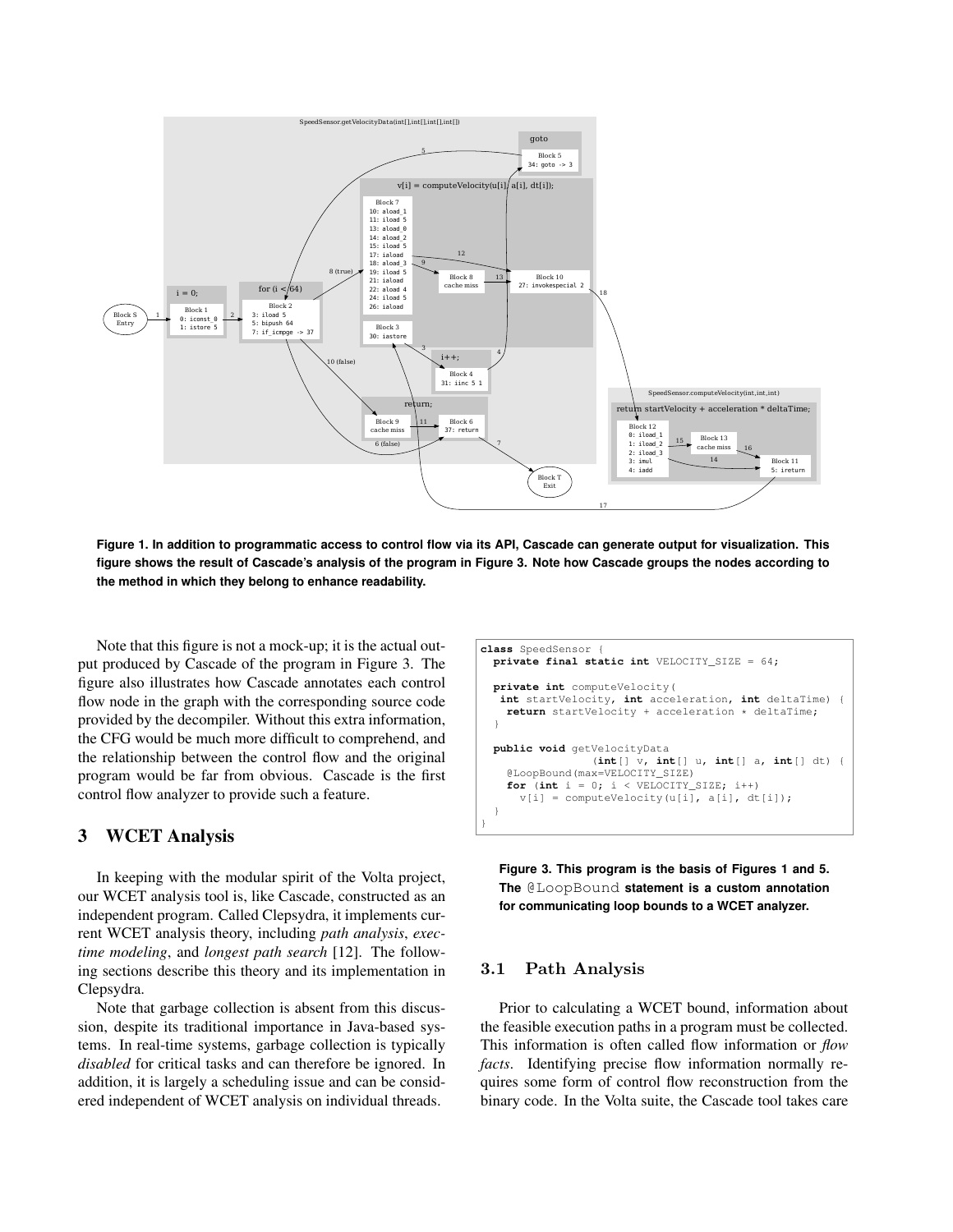

**Figure 4. A tree-based WCET algorithm recurses to the leaves of a control flow tree and returns the sum for each node. When branches are encountered, the worst-case time among all branches is taken, resulting in a WCET of 1500 for the loop body shown here. The body is then multiplied by the maximum number of iterations for a final WCET of 500 + 10 (1500 + 500) = 20,500.**

of this reconstruction.

However, even a perfect reconstruction of the flow model is insufficient. For programs containing loops, their WCET is essentially unbounded; a pure control-flow analyzer without deep semantic analysis has no way of knowing how many times a loop will iterate in the worst case. While recent work has focused on abstract interpretation to find bounds automatically [6, 7], the more common approach is to rely on annotations. These loop bound annotations must be inserted manually, thus they require more effort from the developer and are error-prone, but they make WCET analysis much faster and simpler. (Our prior efforts have focused on adapting Java's built-in annotation mechanism for this purpose [10]. Benefits include "for free" syntax checking, type safety, and support from existing tools.)

#### 3.2 Exec-Time Modeling

Once the control flow has been reconstructed and loop bounds obtained, the core of the analysis begins with a process known as *exec-time modeling* [12]. It assigns each instruction in the program an execution time. The nanosecond values in Figure 4, for example, must be derived from some model of the target processor. In addition, knowledge of cache behavior is required for a tight bound on the WCET.

#### 3.2.1 Instruction Timing

Exec-time modeling on modern processors is quite difficult. They include multi-level caches, branch prediction, and outof-order execution that introduce state whose exact value depends on a large execution history. Modeling this history leads to a state explosion for the final WCET calculation. As a result, low-level WCET analysis usually requires simplifications of the CPU model, producing an excessively conservative estimate.

A novel solution, as discussed in Section 1.1, is to rely on a Java-specific processor such as JOP, which strikes a balance between average case performance and ease of WCET analysis. JOP avoids complex features such as pipeline dependencies, prefetch queues, and automatic stack dribbling, as found in other Java processors [15]. As a consequence, there are no timing dependencies across bytecode boundaries, and pipeline analysis [5] can be omitted. The rules to aggregate timing values [22] can be applied without introducing significant conservatism.

This simplicity in Java processors is an asset for lowlevel WCET analysis. The process can ignore execution history and processor state, deriving the cycle count for each bytecode instruction in isolation. Furthermore, low-level analysis need not consider how bytecode will be translated into native instructions, as there is no just-in-time compilation on Java-specific processors.

On the JOP, for instance, the cycle count for the GETSTATIC bytecode instruction is  $12 + 2r_{ws}$ , where  $r_{ws}$ is the number of wait states for a memory read. Almost all bytecode timings can be computed with a simple formula such as this, assuming that the instruction is already in the instruction cache. The only input variables are the instruction opcode and the memory wait states.

#### 3.2.2 Instruction Caching

Simple processors without caching are naturally an easier target for WCET analysis. Yet even in resource-constrained embedded systems, caches are now mandatory due to the growing gap between processor performance and memory access time. To bridge this gap, the design of JOP introduces two time-predictable caches: A *stack cache* [18] to speed up access to variables and operands on the execution stack, and a *method cache* [17] as a special kind of instruction cache.

The stack cache is a simple two-level on-chip memory. The two top-most elements of the stack are held in registers, and the subsequent elements are stored in on-chip block RAM. There is no automatic exchange between onchip RAM and the main memory, as found in picoJava [15], which would introduce complex timing interactions between instructions. The exchange is under microcode control and can be restricted to method invocation or thread switching.

The method cache stores whole Java methods and is filled only on an invoke or a return instruction; all other instructions are a guaranteed cache hit. This observation greatly simplifies low-level analysis because the context of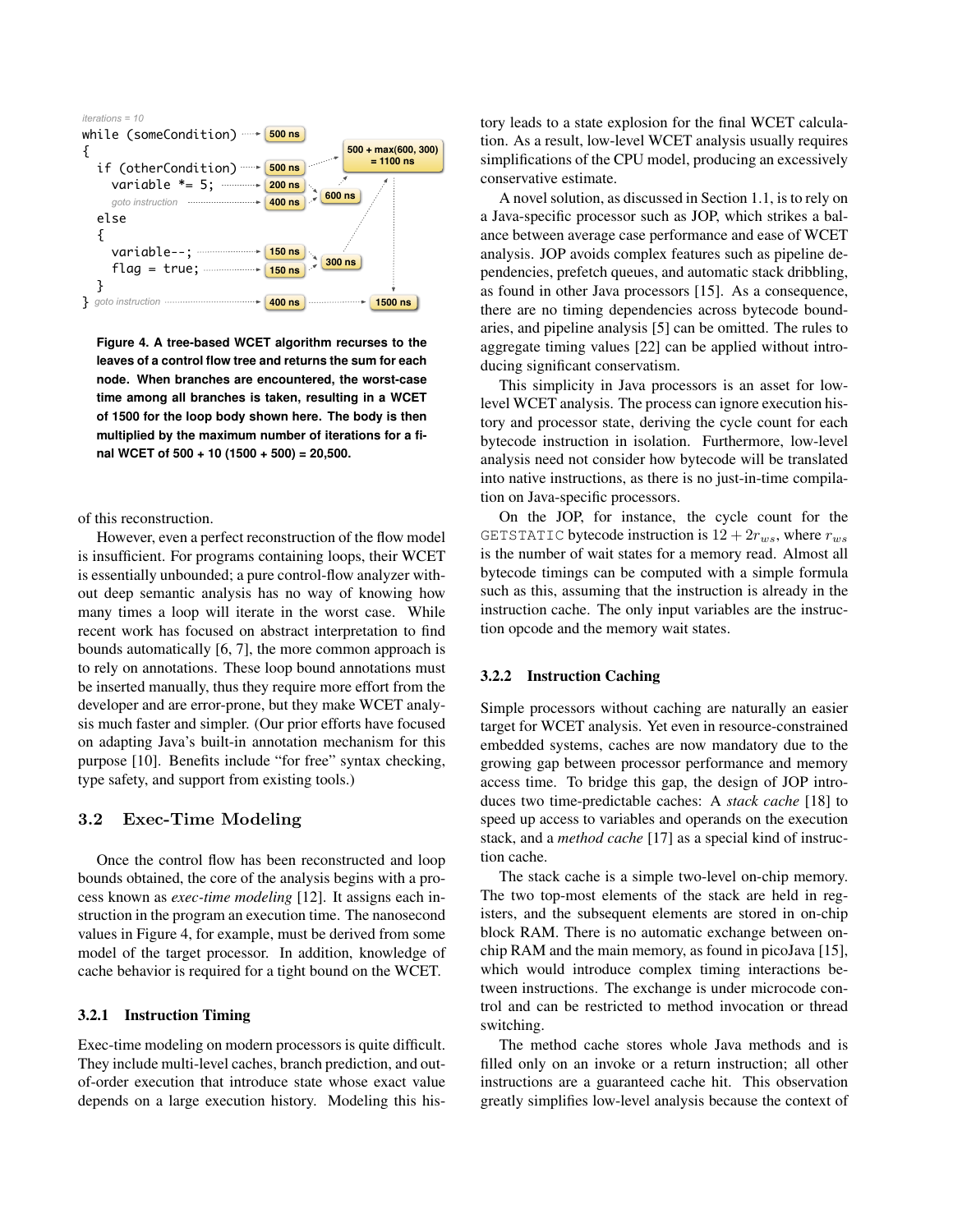

**Figure 5. A purely control-flow analysis can identify guaranteed hits and misses of the method cache in certain situations. This diagram shows one such situation: a leaf method within a loop, as in Figure 3. All invocations of** computeVelocity **are misses in the single method cache, but only the first invocation is a miss for the dual method cache.**

the instruction, such as whether it lies within a loop, can be ignored completely without neglecting the effects of the cache.

JOP's method cache is also unique in that its architecture can vary according to the desired sophistication of WCET analysis. In sharp contrast to block-level instruction caches, its most basic form is the *single method cache* [17], in which the total size of the cache matches the size of the largest method to be executed. In this configuration, every method invocation and return is a guaranteed miss, as shown in Figure 5. (Note that this is still a caching solution because it converts all non-invocation and non-return instructions into cache hits.)

Although the single method cache makes WCET analysis simple and fast, the cache miss on every invocation and return causes programs to run slowly, especially given the large number of method invocations in typical Java software. To increase the cache hit ratio, JOP can also be configured to store more than one method at a time. For example, a *dual method cache* [17] stores two methods at once using a least-recently used replacement strategy. As before, both areas of the cache must be large enough to hold the largest method in the program. (The largest method could end up in either area, depending on the call graph).

While the dual method cache improves performance, it also complicates WCET analysis. Whether a method invocation is a hit or miss depends not only on the structure of the program but on the input data, as well. For example:

```
for (int i = 0; i < 10; i++)
    if (i \; 8 \; 3 == 0) methodA();
    else methodB();
```
Without elaborate data flow analysis to determine when  $i \text{ }$   $\approx$  3 = 0, a WCET analyzer must assume that the invocations of methodA and methodB are always misses. Otherwise, it cannot guarantee a safe estimate.

Fortunately, other code structures are more amenable to analysis. If, for example, the call to methodB were removed, and methodA makes no further invocations, then two guarantees can be made: the invocation of methodA and the return from methodA will *always* be cache hits (except for the first iteration when methodA is loaded into the cache, as shown in Figure 5).

By identifying such structures in the code—that is, a loop that executes only one kind of method—analyzers can improve their estimate of the WCET. Our prior work describes how to add constraints to an IPET formulation in order to achieve these improvements [21]. The *variable block method cache* [17] is more WCET-friendly than a standard cache (the analysis depends on method invocations instead of individual instructions) but more complex. The integration of the analysis [13] into Clepsydra is future work.

#### 3.3 Longest-Path Search

After identifying feasible paths through *path analysis* and assigning execution times to instructions through *exectime modeling*, the WCET bound (i.e., the longest path) can be calculated. This phase is also known as *calculation of execution scenarios* [12] because additional information can also be obtained from this final phase, such as best-case execution time. The process normally takes one of two forms: a tree-based algorithm or a graph-based algorithm.

#### 3.3.1 Tree-based Algorithms

Tree-based algorithms were among the very first implementations of WCET analysis [16]. They operate by recursively descending the nodes of a program's control-flow tree, returning the execution time for each node. The value returned for the root node is the total WCET.

As the algorithm encounters each control-flow node, it must decide how to compute the WCET based on the node's type. For straight-line code, the time to execute each instruction is simply summed. For branches (if and switch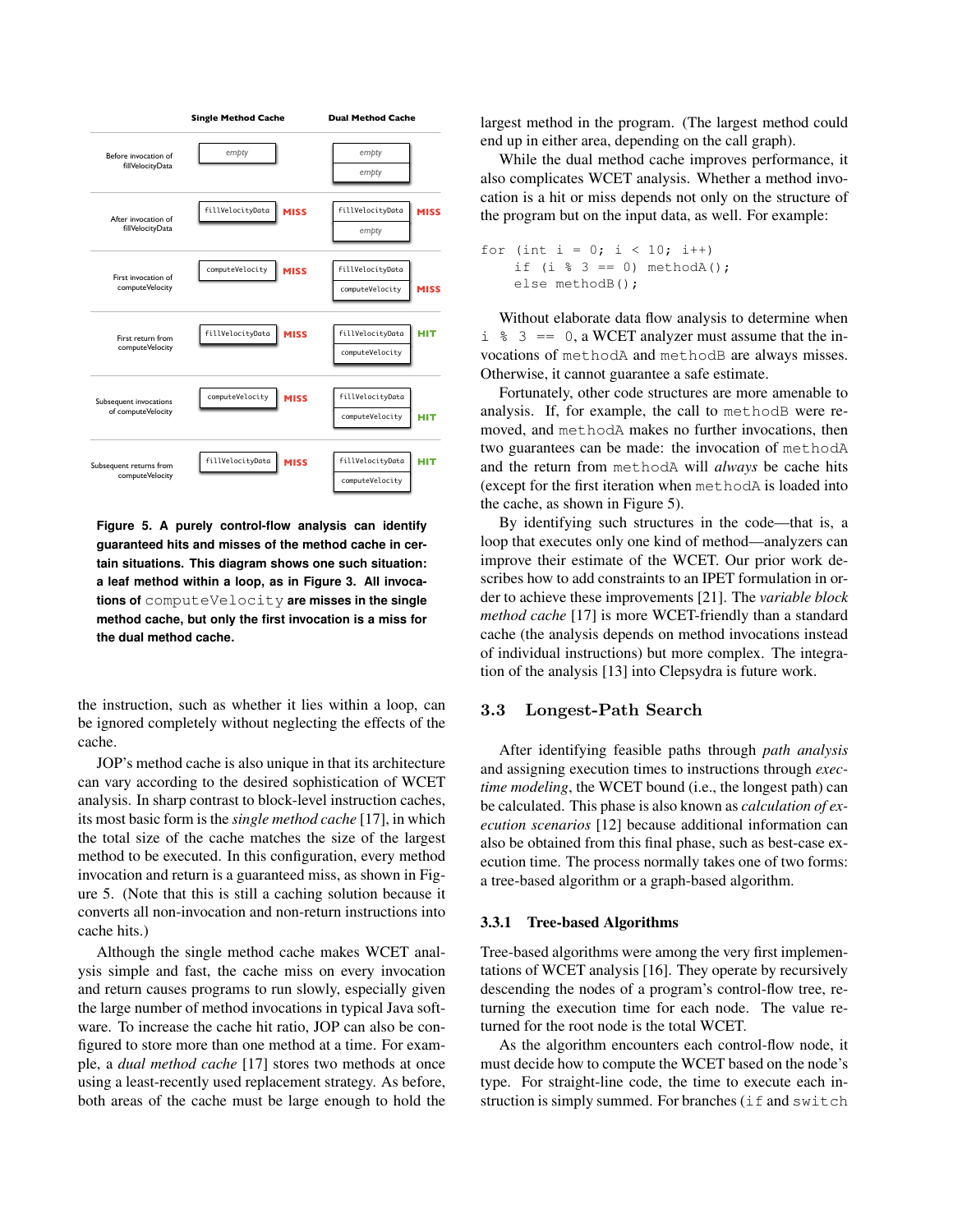statements), the path whose execution time is highest—the "worst" path—is taken as the total time. For loops, the maximum number of iterations is multiplied by the WCET of the loop's body. Figure 4 shows an example of this concept for a simple loop.

In addition to being relatively easy to write and to understand, tree-based algorithms have benefits that are not so commonly recognized. Raw speed is one example. The expected running time of a recursive descent to determine WCET is  $\theta(n)$ , where n is the number of nodes in the control flow tree. (In contrast, graph-based algorithms are theoretically NP-hard problems.)

The side effect of this performance advantage is that analysis can be made *interactive*. Just as in Eclipse, where the Java compiler runs in the background to reveal syntax errors during typing, WCET analysis can run in parallel with the text editor, providing immediate feedback to the developer of the worst-case path [9]. Without tree-based algorithms and the simplicity provided by Java microprocessors, this feature would be nearly impossible, given the time complexity of the problem and the speed of today's development workstations.

Despite these advantages, the tree-based algorithm has fallen out of favor among WCET researchers. It suffers from certain drawbacks, such as a susceptibility to the false path (a.k.a. infeasible path) problem, in which data dependencies between two if statements can fool the algorithm into computing an overly pessimistic WCET [1]. In general, tree-based algorithms have difficulty handling any type of dependency across sibling nodes due to the nature of tree traversal.

#### 3.3.2 IPET-based Algorithms

As a solution to problems such as the false path, an alternative technique known as *implicit path enumeration* has emerged [14]. These algorithms require a control flow graph, instead of a tree, as input. They operate by finding the maximum possible "weight" (i.e., maximum time) between the source of the graph and its sink. Thus, they treat WCET computation as an instance of the maximum flow problem, solvable by a variety of techniques: Ford-Fulkerson, Edmonds-Karp, integer linear programming (ILP), etc.

WCET is a special case, however, due to the presence of loops in software programs. Most maximum flow algorithms assume an acyclic graph. For this reason, the ILP technique is commonly used to compute the flow. ILP solves the loop problem by defining maximum flow according to *constraints* on the legal flow through the graph. Accounting for a loop is simply a matter of adding an additional constraint to bound the amount of flow—that is, the number of iterations—through the loop.

To illustrate, consider the control flow graph of Figure 1, whose source code is given in Figure 3. An IPETbased algorithm would add constraints for each node in the graph. The constraint on Block 7, for example, would be  $edge8 = edge9 + edge12$ , indicating that the incoming flow is equal to the outgoing flow. To account for the loop, an additional constraint for Block 2 would be added:  $64 \cdot \text{edge2} = \text{edge8}$ , indicating that the flow through edge 2 is 64 times as large as the flow through edge 8.

Solving the false path problem would be handled in a similar way. A constraint to relate the two if statements would be added to the ILP formulation. Determining this constraint is far from trivial, however. Unless the false path can somehow be identified—an NP-complete problem by itself—then the IPET approach can offer no improvement, degrading to the same level of pessimism as a simple tree algorithm. This is an important point to remember: Contrary to conventional wisdom, IPET algorithms are not inherently more accurate than their tree-based counterparts. They improve only when provided with the appropriate flow constraints, a task that is quite difficult to accomplish in practice.

Another disadvantage of IPET-based techniques is their slothful performance. The time required by such algorithms grows exponentially in the worst case as the cyclomatic complexity of the analyzed program increases [9]. (By comparison, tree-based algorithms grow linearly.) Their slowness makes IPET algorithms impractical for the kind of interactive WCET analysis described in Section 3.3.1.

#### 3.4 Clepsydra

Clepsydra provides a complete implementation of the theory described in this section, including the method cache modeling. As an additional benefit, it is designed to support a variety of different theoretical approaches because, as discussed in Section 3.3, WCET analysis techniques offer different strengths and weaknesses. Some techniques run fast but may not find a tight bound (e.g., tree-based approaches); others can be made tighter but require exponential running time in the worst case (e.g., implicit path enumeration). No single approach is ideal, and for this reason Clepsydra makes analysis techniques pluggable via the Strategy pattern. Developers can switch between *analysis strategies* with relative ease, allowing the same Clepsydra framework to be used as existing techniques are refined and new ones are created.

This flexibility is particularly important with respect to back-annotation (see Section 3.3.1). When making backannotation interactive, the speed of the analysis technique is a major factor in usability. A developer cannot afford to wait for a lengthy analysis to complete after every change of the source code. Therefore, Clepsydra offers a *hybrid*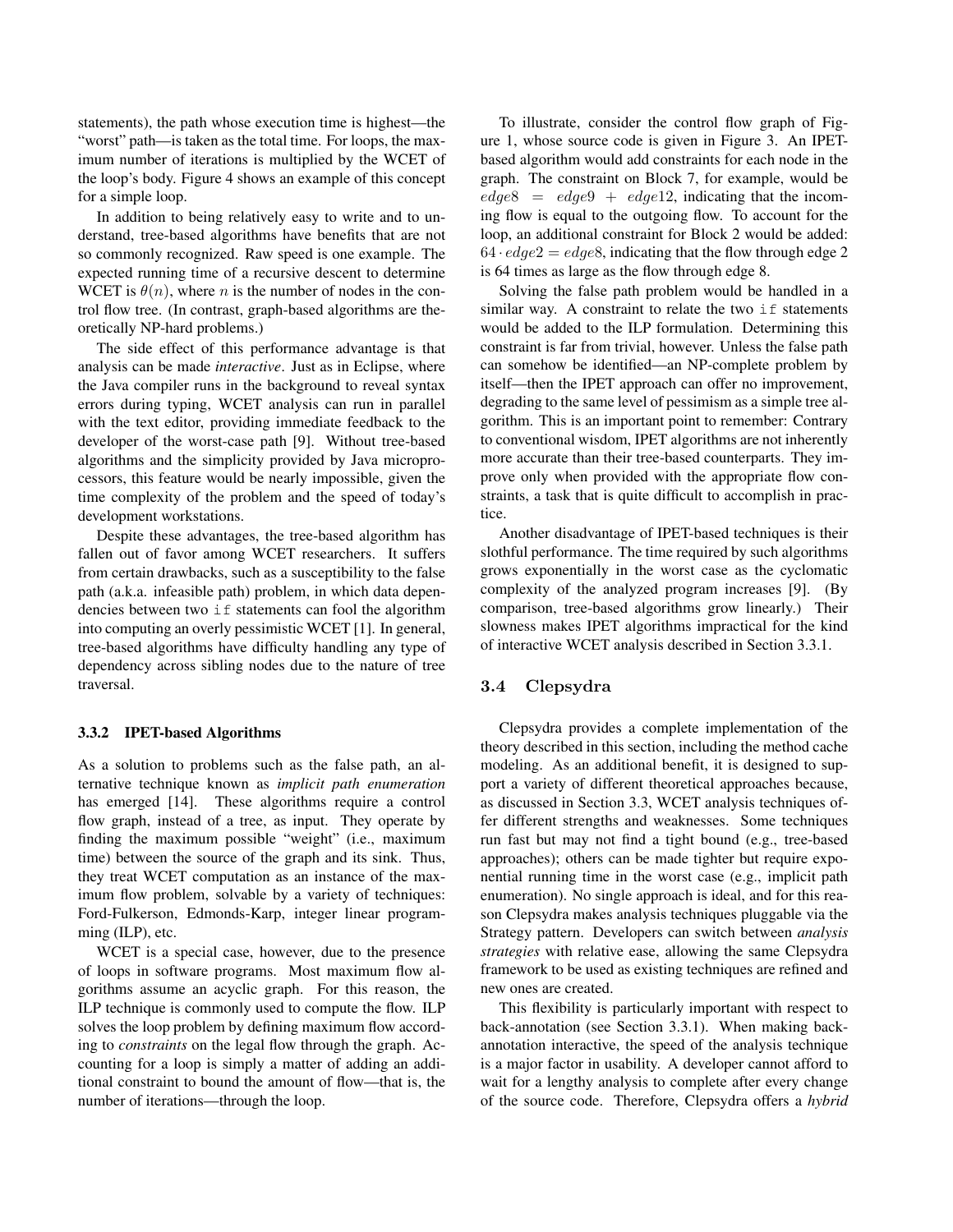```
public int getCycles(short opcode, boolean cacheHit)
{
 int methodLoadTime = getMethodLoadTime(cacheHit);
  switch (opcode) {
    case SIPUSH:
     return 3;
    case LDC:
     return 7 + readWaitStates;
    case LDC2_W:
     cycles = 17;
      if (readWaitStates > 2)
        cycles += readWaitStates - 2;
      if (readWaitStates > 1)
        cycles += readWaitStates - 1;
      return cycles;
    .
    .
    .
```
**Figure 6. Clepsydra relies on the Strategy pattern to make processor timing definitions easily swappable. This listing shows a portion of the JOP timing strategy.**

approach: Fast tree-based analysis is used by default for interactive back-annotation, but if the developer suspects the results are too pessimistic, Clepsydra can switch to a slower technique for tighter WCET estimation.

Clepsydra also offers the flexibility to support arbitrary CPUs for exec-time modeling. It provides a JOP processor model by default, and users can plug in a custom *timing strategy* to describe other Java processors, such as the aJile chip. Creating the plug-in requires the implementation of a simple Java interface, as illustrated in Figure 6.

Loop bound determination is factored out via the Strategy pattern, as well. Developers can plug in the default annotation-based strategy supplied by Clepsydra, or they can implement their own without having to understand the details of Clepsydra's design.

### 3.5 Method Cache Analysis

Since our previous work [9], we have extended Clepsydra to support analysis of JOP's method cache. It now supports analysis of whole programs across method invocations. This required a change in Cascade, as seen in Figure 1. Note the extra cache miss blocks; these represent the alternate path in control flow in the event of a method cache miss. Miss blocks were also added to precede return instructions because they can also cause cache misses. The execution time, or "cost," of control flow passing through these blocks is equal to the miss penalty alone (i.e., the number of extra cycles needed to load the method), not the total time for invocation or return.

With the control flow graph adjusted for method cache support, the next step was to add the appropriate constraints in the IPET analysis to account for the method cache. For the single method configuration, no additional constraints were necessary because the miss path must always be taken, and this happens automatically as a result of finding the worst case path.

For the dual method configuration, only the simple analysis described in Section 3.2.2 was implemented. When Clepsydra encounters a method invocation, it first checks whether the invocation occurs within a loop and whether it is the only one of its type in the entire loop body. If both conditions are true, the invocation is a miss on the first iteration but a guaranteed hit on all subsequent iterations. Clepsydra uses this fact to add a constraint in the IPET formulation. In the case of Figure 1, for example, it would add the following constraints for the invocation in block 10:

edge9 = edge2  $edge12 = (n-1)$  edge2

where the constant  $n$  is the loop bound.

For return instructions, Clepsydra considers only leaves in the call tree. (A leaf is a method that invokes no methods.) Any return instruction in a leaf is always a guaranteed hit (for the dual-block cache), not only within loops. Cascade's API makes testing for this condition easy; it requires only a simple expression:

```
getTree().getMethodInvocations().isEmpty()
```
This expression obtains the control flow tree belonging to the return instruction, then checks whether the set of method invocations in that tree is empty. (For a full explanation of getMethodInvocations, refer to the Volta API documentation.<sup>7</sup>)

Figure 7 shows the result of a complete analysis that puts all of these constraints together. The listing is an ILP formulation by Clepsydra of the CFG in Figure 1.

#### 3.6 Tree Algorithm for Method Analysis

As discussed in Section 3.3.2, the IPET approach is computationally expensive. Even for small programs, computing WCET in the presence of method invocations can take ten seconds or more; larger programs may require several minutes even on a fast workstation. For interactive analysis of real-time software, this delay is unacceptable.

To solve this problem, we developed a tree-based algorithm capable of analyzing the dual-method cache described in Section 3.2.2. It offers accuracy that is identical to the IPET algorithm but executes in a fraction of the time. (A concrete performance analysis of the algorithm is provided in Section 4.1.)

<sup>7</sup>http://volta.sourceforge.net/api/index.html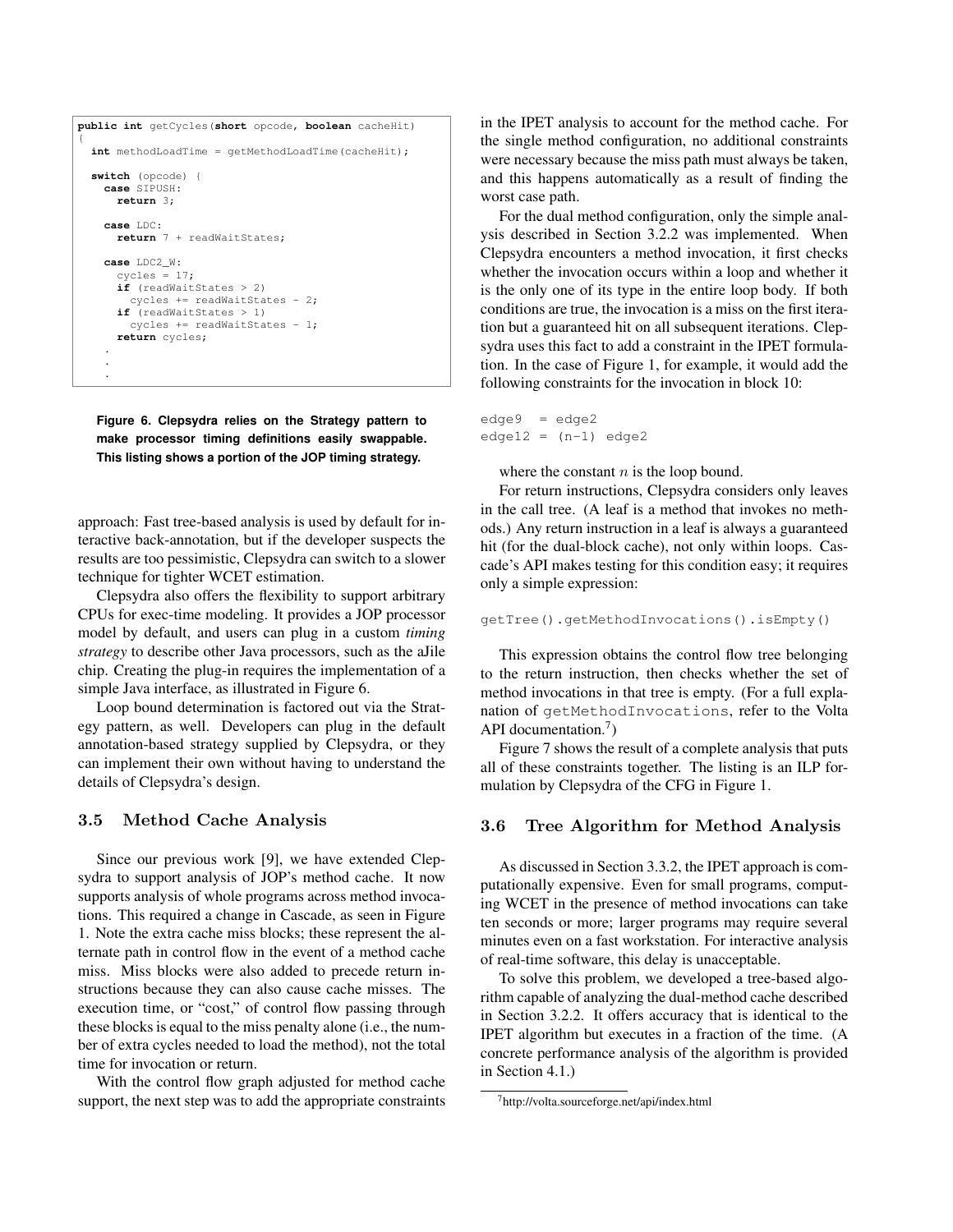```
+edge1 = 1;+edge7 = 1;
+edge1 -edge2 = 0;
+edge2 +edge5 -edge6 -edge8 -edge10 = 0;
-edge3 +edge17 = 0;
+edge3 -edge4 = 0;
+edge4 -edge5 = 0;
+edge6 -edge7 +edge11 = 0;+edge8 -edge9 -edge12 = 0;
+edge9 -edge13 = 0;+edge10 -edge11 = 0;
+edge12 +edge13 -edge18 = 0;+edge14 +edge16 -edge17 = 0;-edge14 -edge15 +edge18 = 0;
+edge15 -edge16 = 0;
-64 edge2 +edge8 = 0;
+3 edge1 -block1 = 0;
+8 edge2 +8 edge5 -block2 = 0;
+38 edge17 -block3 = 0;
+8 edge3 -block4 = 0;
+4 edge4 -block5 = 0;
+21 edge6 +21 edge11 -block6 = 0;
+119 edge8 -block7 = 0;-block8 = 0;-block9 = 0;
+75 edge12 +75 edge13 -block10 = 0;
+23 edge14 +23 edge16 -block11 = 0;
+39 edge18 -block12 = 0:
-block13 = 0;
```
**Figure 7. This ILP formulation, shown here in lp solve format, is produced by Clepsydra when applying the IPET analysis strategy to Figure 3. Note that the cache miss constraints (blocks 8, 9, and 13) evaluate to zero because the methods are so small that their miss penalties are zero.**

Our algorithm is a two-pass variation of the standard tree analysis approach (i.e., recursive descent). In the first pass, we treat all method invocations as if they were cache misses. We then execute a second pass through the control flow tree and examine only the method invocations. For invocations determined to be cache hits, we multiply the number of hits by the miss penalty for that particular invocation. This penalty is actually the *gain time* because the first pass assumed only cache misses. We simply subtract the gain time from the first pass total to arrive at the final WCET calculation. Figure 8 provides a pseudocode listing of this approach. A complete implementation can be found in the Volta distribution.

# 4 Performance Analysis

One of the key benefits of the Volta tool suite is interactive development of real-time software, such as the back-annotation feature described in Section 3.3.1. Given the importance of speed in interactive back-annotation, the running time of the various WCET analysis techniques becomes a prime consideration. Almost all prior work has focused on reducing pessimism in WCET analysis, but there

```
getWCET(node)
  if node is null return 0
 if node is if-then-else
   return getExprWCET(if expression) +
        max(getWCET(then branch), getWCET(else branch))
 if node is loop
   return getExprWCET(loop expression) +
          getWCET(loop body) * loop bound
 if node is statement
   return getExprWCET(statement expression)
getExprWCET(expression)
 return the sum of CPU cycles for all instructions
  (assume all invocation instructions are cache misses)
getGainTime()
 gainTime = 0
  for each node in the control flow tree
    if the node contains a method invocation
     gainTime += number cache hits for invocation *
                 cache miss penalty
 return gainTime
getTotalWCET()
 return getWCET(root node) - getGainTime()
```
**Figure 8. The standard recursive descent algorithm in tree-based analysis cannot account for method invocations because method cache hits are not constant across loop iterations. A two-pass variation of the algorithm, shown here in pseudocode, solves this problem.**

has been little to no emphasis on reducing its execution time. The idea of near-instantaneous analysis offers the potential for a new breed of real-time software development tools, such as the editor plugin described in Section 1.2.

An obvious question to answer, then, is how fast the analysis techniques perform. Tree-based analysis has long been recognized as the fastest; its running time grows linearly with the size of the program. In contrast, the IPET technique is slower; it has in the worst case NP-hard complexity. Before we discount IPET, however, consider the remarkable speed of today's processors. Could the IPET approach be fast enough for interactivity on modern workstations, despite its complexity?

### 4.1 Speed of Analysis

Our performance measurements with Clepsydra show that this is not yet possible, as evidenced by Figure 9. The chart shows benchmarks for three analysis techniques: the tree technique, the IPET technique using lp\_solve,<sup>8</sup> and the IPET technique using GLPK.<sup>9</sup> (The seemingly redundant benchmarks for IPET are designed to rule out the possibility that a lackluster performance of the IPET approach is merely the result of an inefficient ILP solver.)

<sup>8</sup>http://lpsolve.sourceforge.net/5.5/

<sup>9</sup>http://www.gnu.org/software/glpk/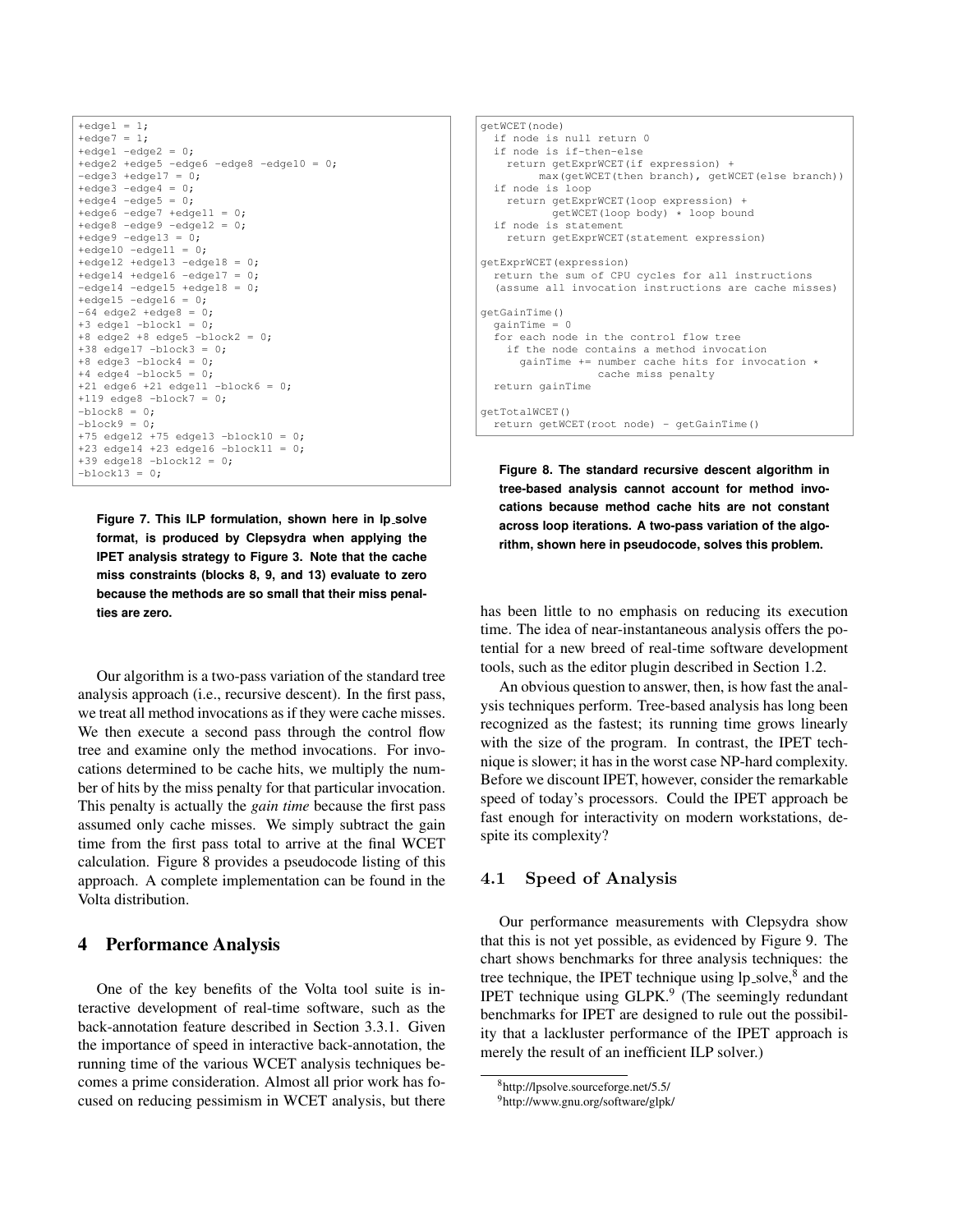

**Figure 9. In the presence of method invocations with cache analysis, the tree technique still outperforms the IPET alternative.**

In prior work [9], we tested how each technique performed as the cyclomatic complexity of a contrived input program increases. It showed that the tree-based technique was the clear winner. Its performance, while linear in growth, appears virtually constant, requiring only a few milliseconds even at high complexity. As expected, the IPET technique is much slower, growing exponentially with program size. For interactive back-annotation, tree-based analysis is clearly the best choice and deserves greater attention from the research community.

In light of our recent improvements in Clepsydra to support method invocations, there was a question of whether the tree-based technique's stellar performance would remain. We evaluated the speed of all three algorithms again using the same hardware and software testbed, this time running a benchmark that invokes methods (see Figure 9). Note that it contains three curves, one for the tree technique and two for the two independent implementations of IPET.)

For the evaluation, we measured the performance of the algorithms under increasing complexity by increasing the height of the call stack. (For example, a method that calls a method that calls a method has a stack height of three.) Although the presence of methods slowed the performance of all techniques, the trends were the same: The tree-based approach is extremely fast while the IPET approach is exponentially slower.

#### 4.2 Accuracy of Analysis

Although the primary focus of this work is the flexibility and speed of WCET analysis tools, the accuracy of those tools is certainly a factor as well. We define the accuracy



**Figure 10. Clepsydra's pessimism ratio for a variety of WCET benchmarks.**

of a WCET analysis tool in terms of *pessimism*; that is, the amount by which the predicted and measured WCET values differ.

To evaluate the pessimism of our Clepsydra tool, we created a set of fifteen WCET benchmark programs. They are based on a similar suite of benchmarks from the Mälardalen Real-Time Research Center.<sup>10</sup> They are available in the Volta distribution under a public domain license. We offer these benchmarks as a *de facto* standard for evaluating Java-based WCET analysis tools.

Figure 10 shows the results of running the benchmarks on Clepsydra with a 100 MHz JOP processor (Altera Cyclone implementation) as the target.<sup>11</sup> The benchmarks vary widely. Discrete Cosine Transform, Fibonacci, Matrix Count, and Matrix Multiplication exhibit the ideal behavior of 0% pessimism because they are simple loops. The Select Smallest benchmark, a complex piece of code with many nested conditionals and loops, fared the worst at more than 700% pessimism. (That is, the time predicted by Clepsydra was about 7 times larger than the actual worst-case time measured on the JOP.)

The poor pessimism for some of these benchmarks is in part due to their nature. They are designed to stress typical weaknesses that often afflict WCET analyzers. The Janne Complex benchmark, for example, has an inner loop whose maximum number of iterations depends on the outer loop's current iteration number. Structural analyzers that ignore data flow, such as Clepsydra, suffer greatly from this behavior. Nevertheless, for benchmarks representing typical numerical computations in embedded systems, such as the matrix and DCT benchmarks, the bounds are quite tight.

<sup>10</sup>http://www.mrtc.mdh.se/projects/wcet/benchmarks.html

 $11$ The Petri Net benchmark is missing from these results because it contains a single method 20 kilobytes in size, which overflows the method cache in our FPGA version of JOP.